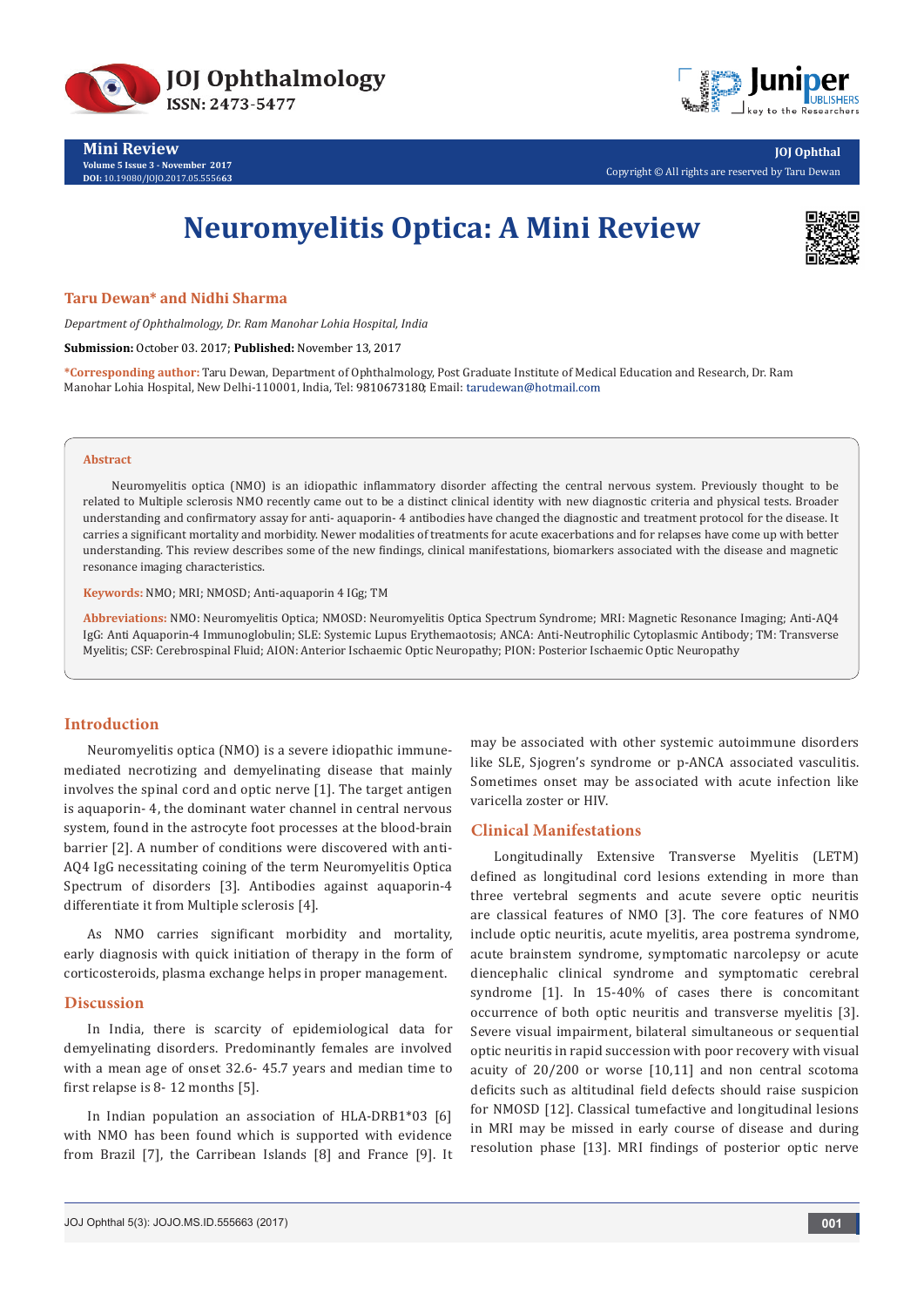involvement particularly chiasm is highly suggestive of NMO. Other common findings are neuropathic pain, Lhermittes sign and painful tonic spasms [14].

# **Laboratory Testing**

Suspected patients should be evaluated for anti- aquaporin-4 antibodies. Cell based assay is preferred over tissue based assay or ELISA because of higher sensitivity and specificity [15]. CSF analysis is not mandatory and only indicated in doubtful cases. CSF findings are dependent on activity status of the disease. In acute stages WBC count (>380cells/ul) [16], glial fibrillary acidic protein, serum proteins mainly albumin [16] and IL-6 [17,18] are raised.

# **Differential Diagnosis**

It includes infectious causes like bacterial and viral, reactive causes like post infectious, vascular like AION, PION, nutritional causes like vitamin deficiency, tobacco consumption, compressive lesions like ocular tumors, familial and hereditary causes. Differentials of TM are spinal infarction, fistulas, compressive lesions, B 12 deficiency, paraneoplastic syndromes, multiple sclerosis and infections [1].

#### **Treatment**

Corticosteroids and plasma exchange are most commonly employed therapies for acute exacerbations. IV immunoglobulins may also be used [1].

### **Corticosteroids**

Acute exacerbations are treated with IV methylprednisolone 1g/day for 5 days followed by prolonged prednisolone taper for 2 to 6 months [1].

### **Plasma exchange**

Considered as first line therapy in patients not responding to steroid therapy or in patients who were successfully treated with plasma exchange previously. Typical protocol is an exchange of 1 to 1.5 volumes of plasma every other day for a total of five treatments [1].

#### **IV immunoglobulins**

Suggested in patients with no response or contraindication to corticosteroids or plasma exchange [1].

#### **Conclusion**

NMO is an inflammatory disorder with high mortality and morbidity so early recognition of disease offers a window of opportunities for treatment and induction of remission.

#### **References**

1. [Pandit L \(2015\) Neuromyelitis optica spectrum disorders: An update.](https://www.ncbi.nlm.nih.gov/pubmed/26538842)  [Ann Indian Acad Neurol 18\(Suppl 1\): S11-S15.](https://www.ncbi.nlm.nih.gov/pubmed/26538842)

- 2. [Hinson SR, Pittock SJ, Lucchinetti CF, Roemer SF, Fryer JP, et al. \(2007\)](https://www.ncbi.nlm.nih.gov/pubmed/17928579)  [Pathogenic potential of IgG binding to water channel extracellular](https://www.ncbi.nlm.nih.gov/pubmed/17928579)  [domain in neuromyelitis optica. Neurology 69\(24\): 2221-2231.](https://www.ncbi.nlm.nih.gov/pubmed/17928579)
- 3. [Katz Sand I \(2016\) Neuromyelitis Optica Spectrum Disorders.](https://www.uptodate.com/contents/neuromyelitis-optica-spectrum-disorders)  [Continuum \(Minneap Minn\) 22\(3\): 864-896.](https://www.uptodate.com/contents/neuromyelitis-optica-spectrum-disorders)
- 4. [Lana-Peixoto MA \(2008\) Devic's neuromyelitis optica: a critical](https://www.ncbi.nlm.nih.gov/pubmed/18392436)  review. [Arq Neuro-Psiquiatr](https://www.ncbi.nlm.nih.gov/pubmed/18392436) 66(1): 120-138.
- 5. [Pandit L, Asgari N, Apiwattanakul M, Palace J, Paul F, et al. \(2015\)](https://www.ncbi.nlm.nih.gov/pubmed/25921037)  [Demographic and clinical features of neuromyelitis optica: A review.](https://www.ncbi.nlm.nih.gov/pubmed/25921037)  [Mult Scler 21\(7\): 845-853.](https://www.ncbi.nlm.nih.gov/pubmed/25921037)
- 6. [Pandit L, Malli C, D'Cunha A, Mustafa S \(2015\) Human leukocyte](https://www.ncbi.nlm.nih.gov/pubmed/25698175)  [antigen association with neuromyelitis optica in a south Indian](https://www.ncbi.nlm.nih.gov/pubmed/25698175)  [population. Mult Scler 21\(9\): 1217-1218.](https://www.ncbi.nlm.nih.gov/pubmed/25698175)
- 7. [Brum DG, Barreira AA, dos Santos AC, Kaimen-Maciel DR, Matiello M,](https://www.ncbi.nlm.nih.gov/pubmed/19995845)  [et al. \(2010\) HLA-DRB association in neuromyelitis optica is different](https://www.ncbi.nlm.nih.gov/pubmed/19995845)  [from that observed in multiple sclerosis. Mult Scler 16\(1\): 21-29.](https://www.ncbi.nlm.nih.gov/pubmed/19995845)
- 8. [Deschamps R, Paturel L, Jeannin S, Chausson N, Olindo S, et al. \(2011\)](https://www.ncbi.nlm.nih.gov/pubmed/20861181)  [Different HLA class II \(DRB1 and DQB1\) alleles determine either](https://www.ncbi.nlm.nih.gov/pubmed/20861181)  [susceptibility or resistance to NMO and multiple sclerosis among the](https://www.ncbi.nlm.nih.gov/pubmed/20861181)  [French Afro-Caribbean population. Mult Scler 17\(1\): 24-31.](https://www.ncbi.nlm.nih.gov/pubmed/20861181)
- 9. [Zéphir H, Fajardy I, Outteryck O, Blanc F, Roger N, et al. \(2009\) Is](https://www.ncbi.nlm.nih.gov/pubmed/19299434)  [neuromyelitis optica associated with human leukocyte antigen? Mult](https://www.ncbi.nlm.nih.gov/pubmed/19299434)  [Scler 15\(5\): 571-579.](https://www.ncbi.nlm.nih.gov/pubmed/19299434)
- 10. [Lim YM, Pyun SY, Lim HT, Jeong IH, Kim KK \(2014\) First-ever optic](https://www.ncbi.nlm.nih.gov/pubmed/24487628)  [neuritis: distinguishing subsequent neuromyelitis optica from multiple](https://www.ncbi.nlm.nih.gov/pubmed/24487628)  [sclerosis. Neurol Sci 35\(5\): 781-783.](https://www.ncbi.nlm.nih.gov/pubmed/24487628)
- 11. [Wingerchuk DM, Hogancamp WF, O'Brien PC, Weinshenker BG \(1999\)](https://www.ncbi.nlm.nih.gov/pubmed/10496275)  [The clinical course of neuromyelitis optica \(Devic's syndrome\).](https://www.ncbi.nlm.nih.gov/pubmed/10496275)  [Neurology 53\(5\): 1107-1114.](https://www.ncbi.nlm.nih.gov/pubmed/10496275)
- 12. [Nakajima H, Hosokawa T, Sugino M, Kimura F, Sugasawa J, et al. \(2010\)](https://bmcneurol.biomedcentral.com/articles/10.1186/1471-2377-10-45)  [Visual field defects of optic neuritis in neuromyelitis optica compared](https://bmcneurol.biomedcentral.com/articles/10.1186/1471-2377-10-45)  [with multiple sclerosis. BMC Neurol10: 45.](https://bmcneurol.biomedcentral.com/articles/10.1186/1471-2377-10-45)
- 13. [Flanagan EP, Weinshenker BG, Krecke KN, Pittock SJ \(2015\)](https://www.ncbi.nlm.nih.gov/pubmed/26137424/)  [Asymptomatic myelitis in neuromyelitis optica and autoimmune](https://www.ncbi.nlm.nih.gov/pubmed/26137424/)  [aquaporin-4 channelopathy. Neurol Clin Pract 5\(2\): 175-177.](https://www.ncbi.nlm.nih.gov/pubmed/26137424/)
- 14. [Kim SM, Go MJ, Sung JJ, Park KS, Lee KW \(2012\) Painful tonic spasm](https://www.ncbi.nlm.nih.gov/pubmed/22473770)  [in neuromyelitis optica: incidence, diagnostic utility, and clinical](https://www.ncbi.nlm.nih.gov/pubmed/22473770)  [characteristics. Arch Neurol 69\(8\):1026-1031.](https://www.ncbi.nlm.nih.gov/pubmed/22473770)
- 15. [Ruiz-Gaviria R, Baracaldo I, Castañeda C, Ruiz-Patiño A, Acosta-](https://www.ncbi.nlm.nih.gov/pubmed/26195055)[Hernandez A, et al. \(2015\) Specificity and sensitivity of aquaporin 4](https://www.ncbi.nlm.nih.gov/pubmed/26195055)  [antibody detection tests in patients with neuromyelitis optica: A meta](https://www.ncbi.nlm.nih.gov/pubmed/26195055)[analysis. Mult Scler Relat Disord 4\(4\): 345-349.](https://www.ncbi.nlm.nih.gov/pubmed/26195055)
- 16. [Jarius S, Paul F, Franciotta D, Ruprecht K, Ringelstein M, et al. \(2011\)](https://www.ncbi.nlm.nih.gov/pubmed/21550068)  [Cerebrospinal fluid findings in aquaporin-4 antibody positive](https://www.ncbi.nlm.nih.gov/pubmed/21550068)  [neuromyelitis optica: results from 211 lumbar punctures. J Neurol Sci](https://www.ncbi.nlm.nih.gov/pubmed/21550068)  [306\(1-2\): 82-90.](https://www.ncbi.nlm.nih.gov/pubmed/21550068)
- 17. [Uzawa A, Mori M, Sawai S, Masuda S, Muto M, et al. \(2013\) Cerebrospinal](https://www.ncbi.nlm.nih.gov/pubmed/23535508)  [fluid interleukin-6 and glial fibrillary acidic protein levels are increased](https://www.ncbi.nlm.nih.gov/pubmed/23535508)  [during initial neuromyelitis optica attacks. Clin Chim Acta 421: 181-](https://www.ncbi.nlm.nih.gov/pubmed/23535508) [183.](https://www.ncbi.nlm.nih.gov/pubmed/23535508)
- 18. [Uzawa A, Mori M, Ito M, Uchida T, Hayakawa S, et al. \(2009\) Markedly](https://www.ncbi.nlm.nih.gov/pubmed/19655191)  [increased CSF interleukin-6 levels in neuromyelitis optica, but not in](https://www.ncbi.nlm.nih.gov/pubmed/19655191)  [multiple sclerosis. J Neurol 256\(12\): 2082-2084.](https://www.ncbi.nlm.nih.gov/pubmed/19655191)